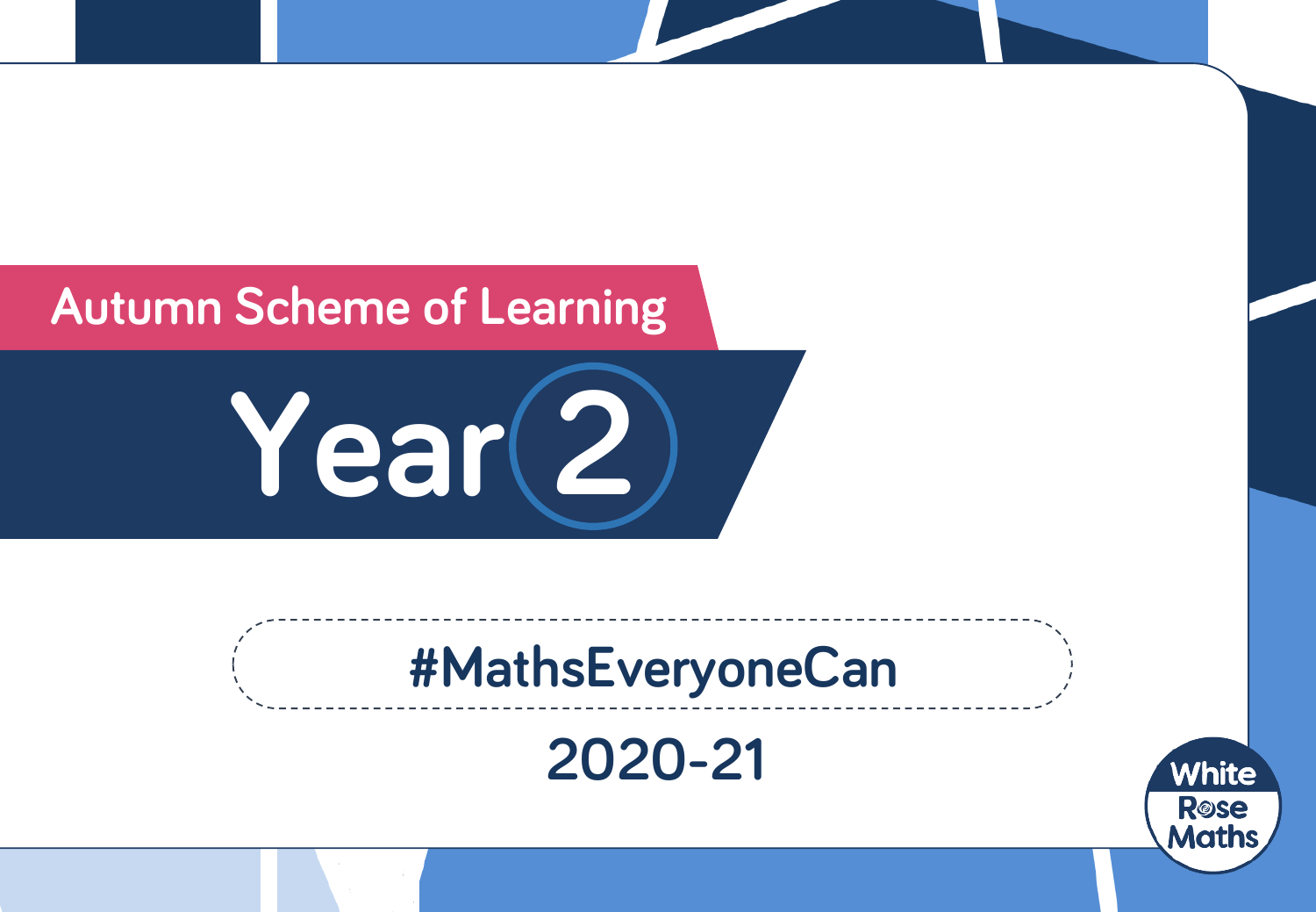

|        | Week 1                                                                                                                   | Week 2 | Week 3 | Week 4                                         | Week 5                                  | Week 6                             | Week 7                                                   | Week 8                                                                 | Week 9                              | Week 10 | Week 11                                          | Week 12       |
|--------|--------------------------------------------------------------------------------------------------------------------------|--------|--------|------------------------------------------------|-----------------------------------------|------------------------------------|----------------------------------------------------------|------------------------------------------------------------------------|-------------------------------------|---------|--------------------------------------------------|---------------|
| Autumn | <b>Number: Place Value</b>                                                                                               |        |        |                                                | <b>Number: Addition and Subtraction</b> |                                    |                                                          |                                                                        | <b>Measurement:</b><br><b>Money</b> |         | <b>Multiplication</b><br>and Division<br>Number: | Consolidation |
| Spring | <b>Number: Multiplication and</b><br><b>Division</b>                                                                     |        |        |                                                |                                         | <b>Statistics</b>                  | <b>Geometry:</b><br><b>Properties of</b><br><b>Shape</b> |                                                                        | <b>Number: Fractions</b>            |         |                                                  |               |
| Summer | <b>Measurement:</b><br><b>Geometry:</b><br><b>Position and</b><br><b>Length and</b><br><b>Height</b><br><b>Direction</b> |        |        | <b>Consolidation</b><br>and problem<br>solving |                                         | <b>Measurement:</b><br><b>Time</b> |                                                          | <b>Measurement: Mass,</b><br><b>Capacity and</b><br><b>Temperature</b> |                                     |         |                                                  |               |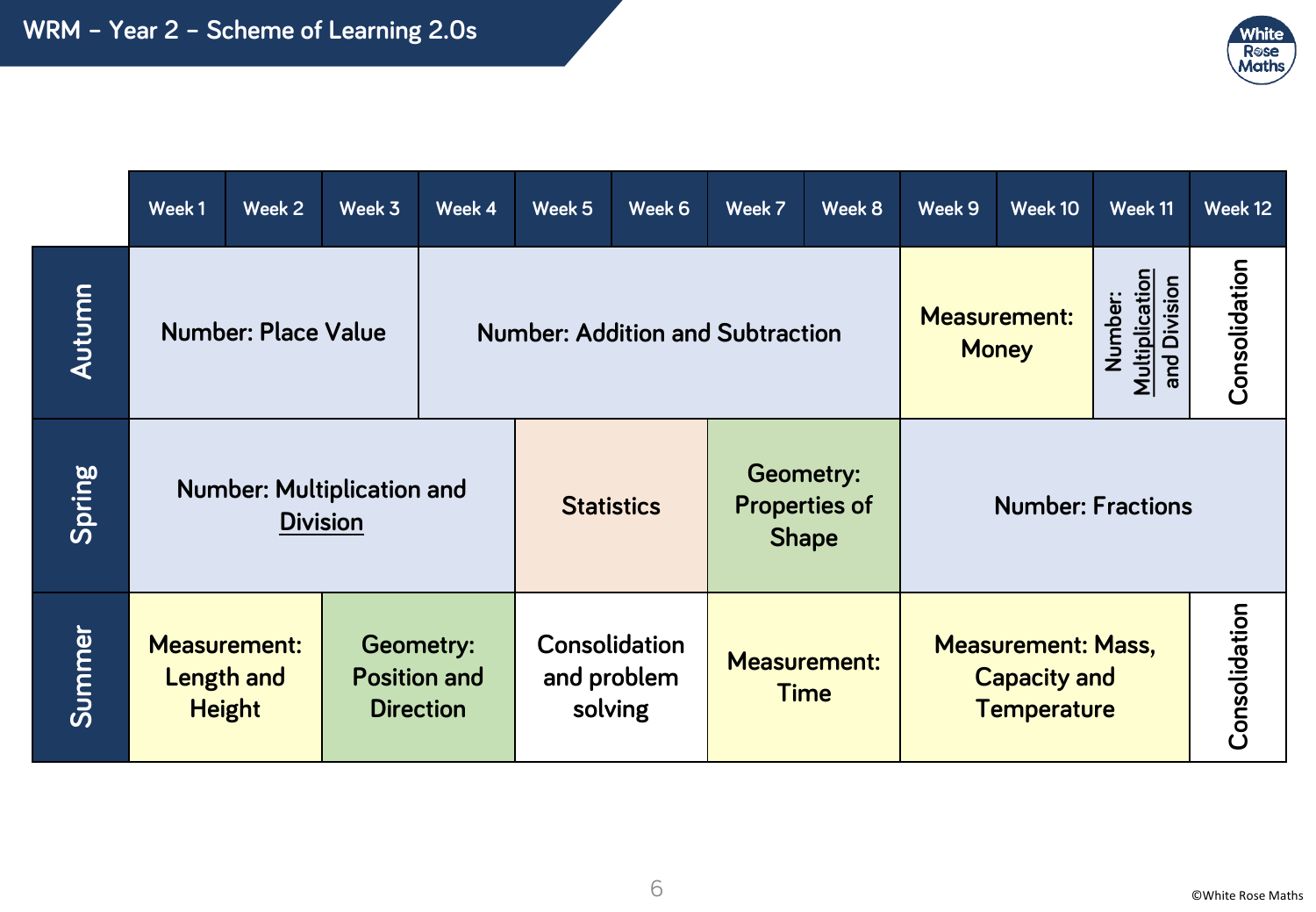#### Year 2 | Autumn Term | Week 1 to 3 - Number: Place Value



## **Overview**

**Small Steps**

| Counting forwards and backwards within 20                             |   |  |
|-----------------------------------------------------------------------|---|--|
| Tens and ones within 20                                               |   |  |
| Counting forwards and backwards within 50                             |   |  |
| Tens and ones within 50                                               | R |  |
| Compare numbers within 50                                             |   |  |
| Count objects to 100 and read and write numbers in numerals and words |   |  |
| Represent numbers to 100                                              |   |  |
| Tens and ones with a part-whole model                                 |   |  |
| Tens and ones using addition                                          |   |  |
| Use a place value chart                                               |   |  |
| Compare objects                                                       |   |  |
| Compare numbers                                                       |   |  |
| Order objects and numbers                                             |   |  |

### **Notes for 2020/21**

It is important to spend time early on recapping numbers within 20 and 50 before moving onto numbers to 100.

Many children will need this recap as they may not be secure in their understanding of tens and ones from Y1, even though they may have met it.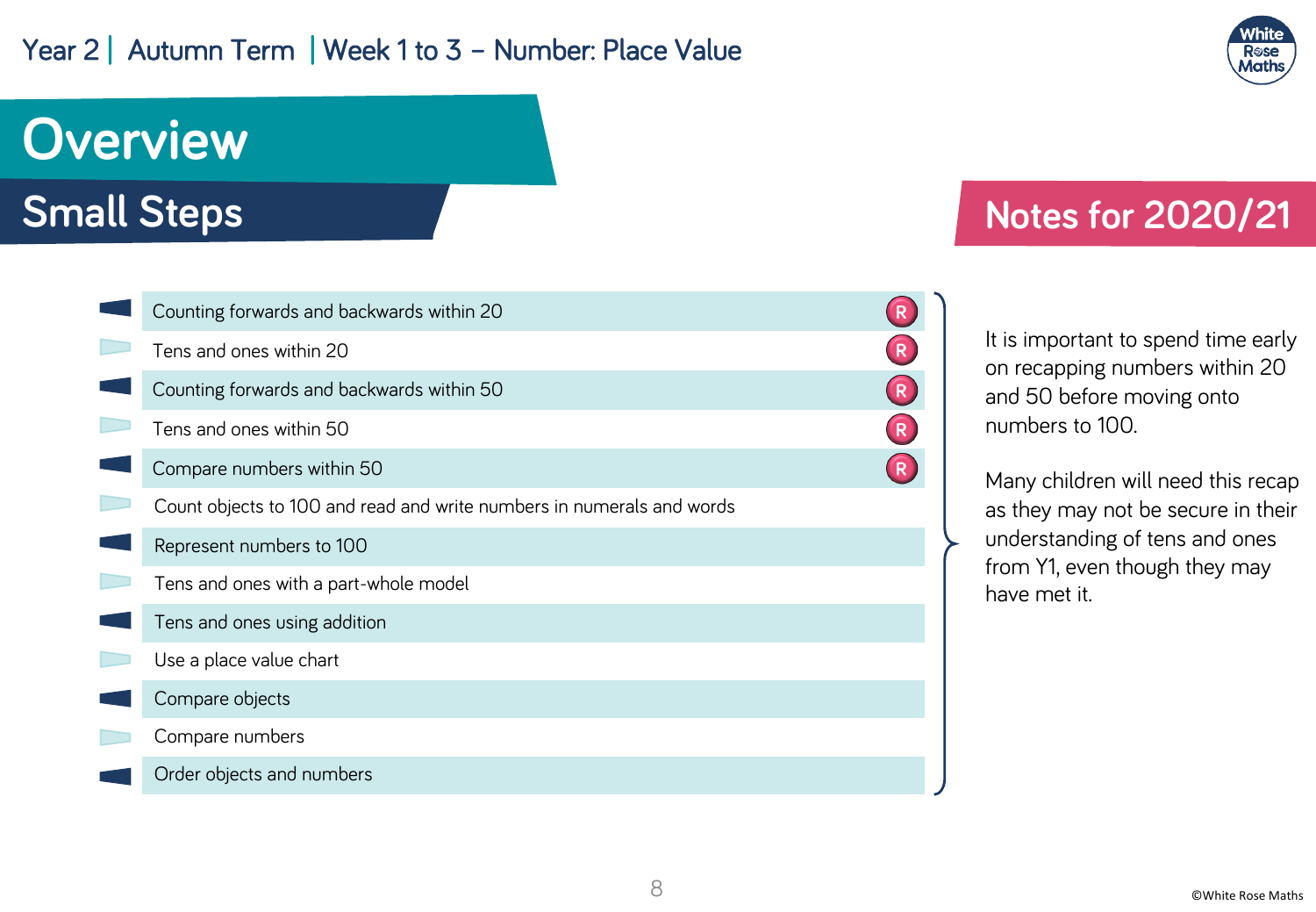#### Year 2 | Autumn Term | Week 1 to 3 - Number: Place Value



## **Overview Small Steps**



### **Notes for 2020/21**

We have separated the step counting in 2s, 5s and 10s into three recap steps in order to explore them in more detail.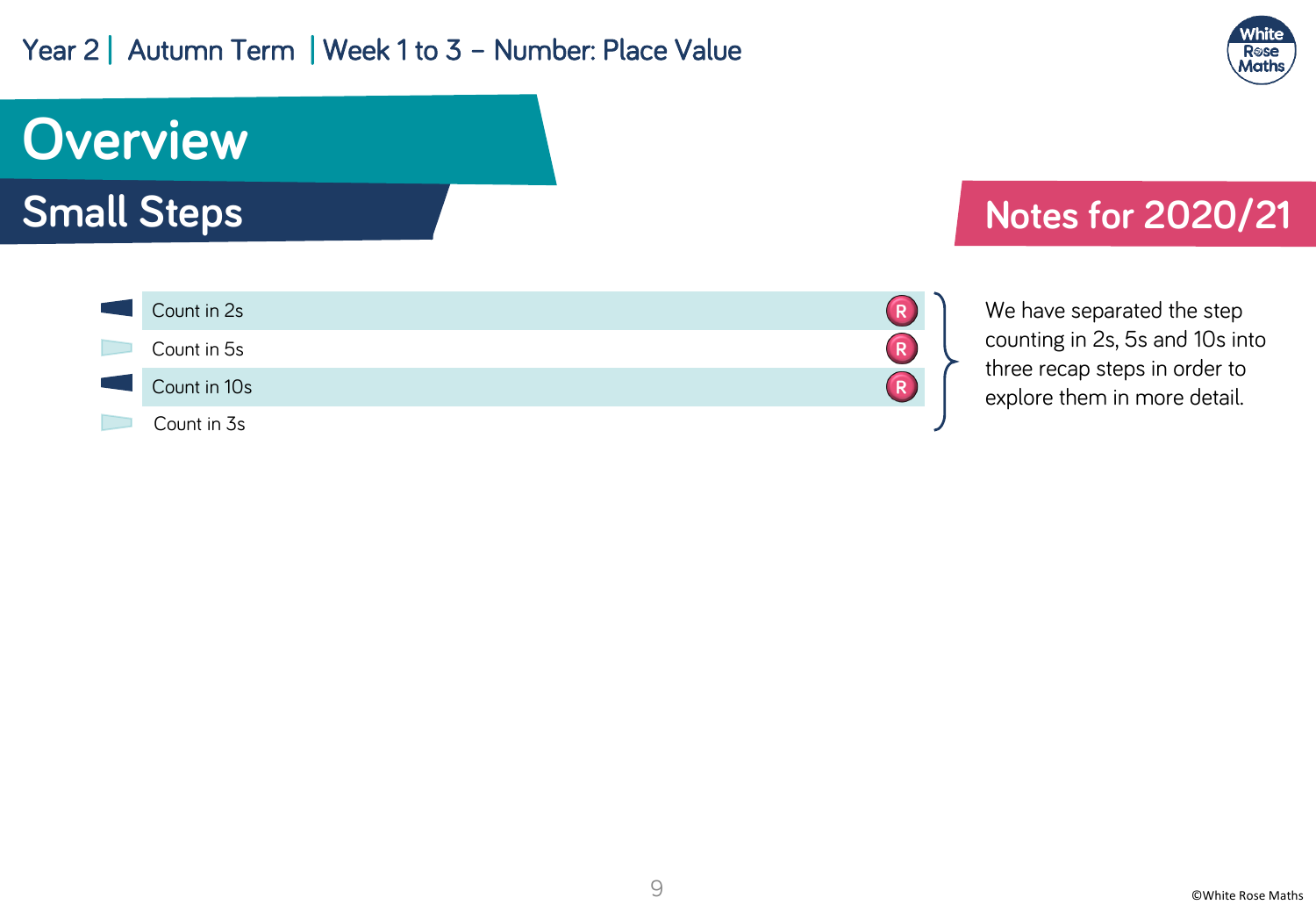#### Year 2 | Autumn Term | Week 4 to 8 - Number: Addition & Subtraction



## **Overview**

### **Small Steps**

| Fact families - addition and subtraction bonds to 20               |  |
|--------------------------------------------------------------------|--|
| Check calculations                                                 |  |
| Compare number sentences                                           |  |
| Related facts                                                      |  |
| Bonds to 100 (tens)                                                |  |
| Add and subtract 1s                                                |  |
| 10 more and 10 less                                                |  |
| Add and subtract 10s                                               |  |
| Add by making 10                                                   |  |
| Add a 2-digit and 1-digit number - crossing ten                    |  |
| Subtraction - crossing 10                                          |  |
| Subtract a 1-digit number from a 2-digit number - crossing ten     |  |
| Add two 2-digit numbers - not crossing ten - add ones and add tens |  |
| Add two 2-digit numbers - crossing ten - add ones and add tens     |  |

### **Notes for 2020/21**

Adding by making 10 can be a difficult concept for children to grasp therefore we have included this as a recap from Year 1.

Similarly subtraction crossing 10 is recapped before children move onto more formal subtraction.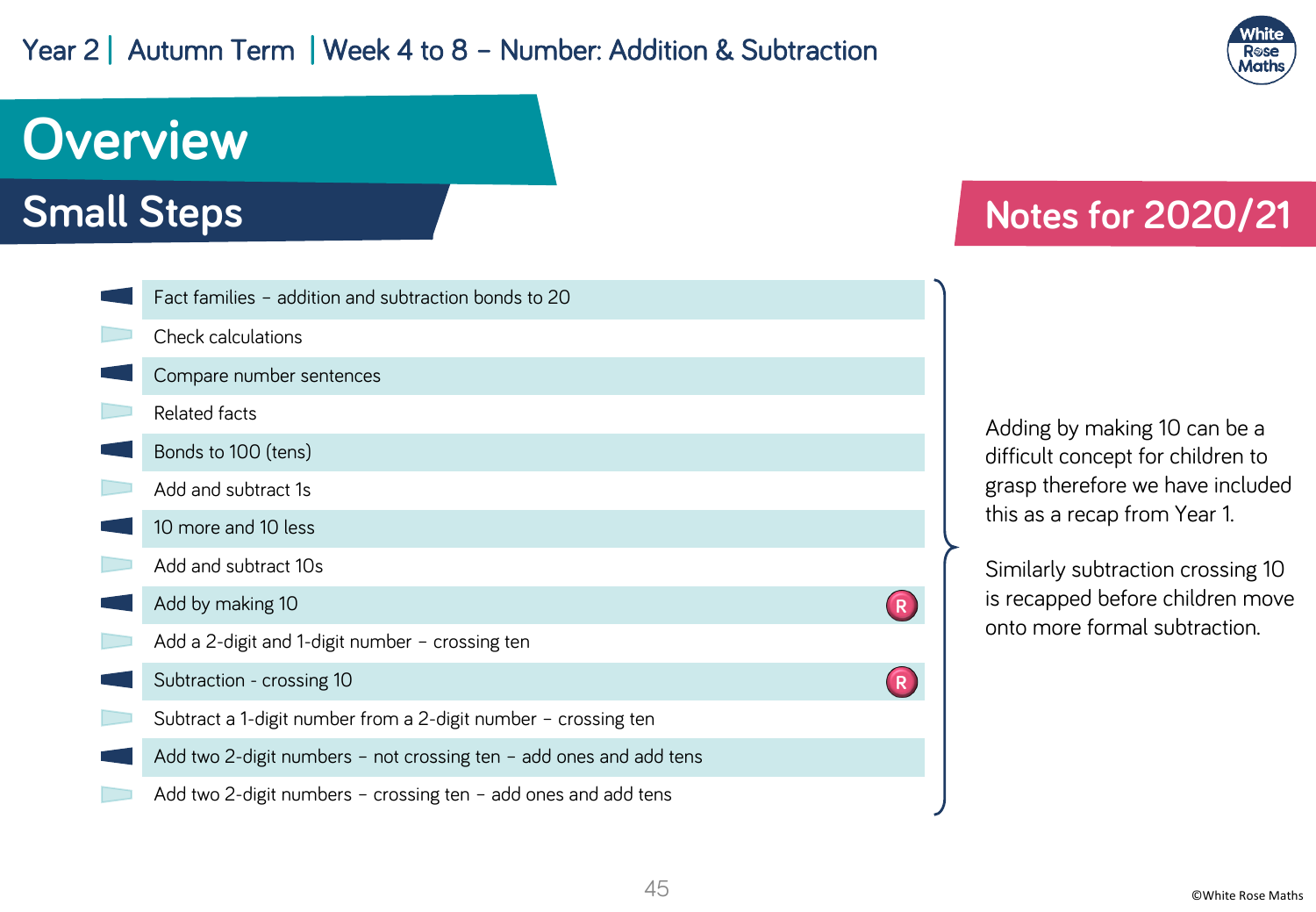#### Year 2 | Autumn Term | Week 4 to 8 - Number: Addition & Subtraction



## **Overview Small Steps**



### **Notes for 2020/21**

Number bonds are an important aspect of mathematics. Extra time is devoted to this to help children become fluent.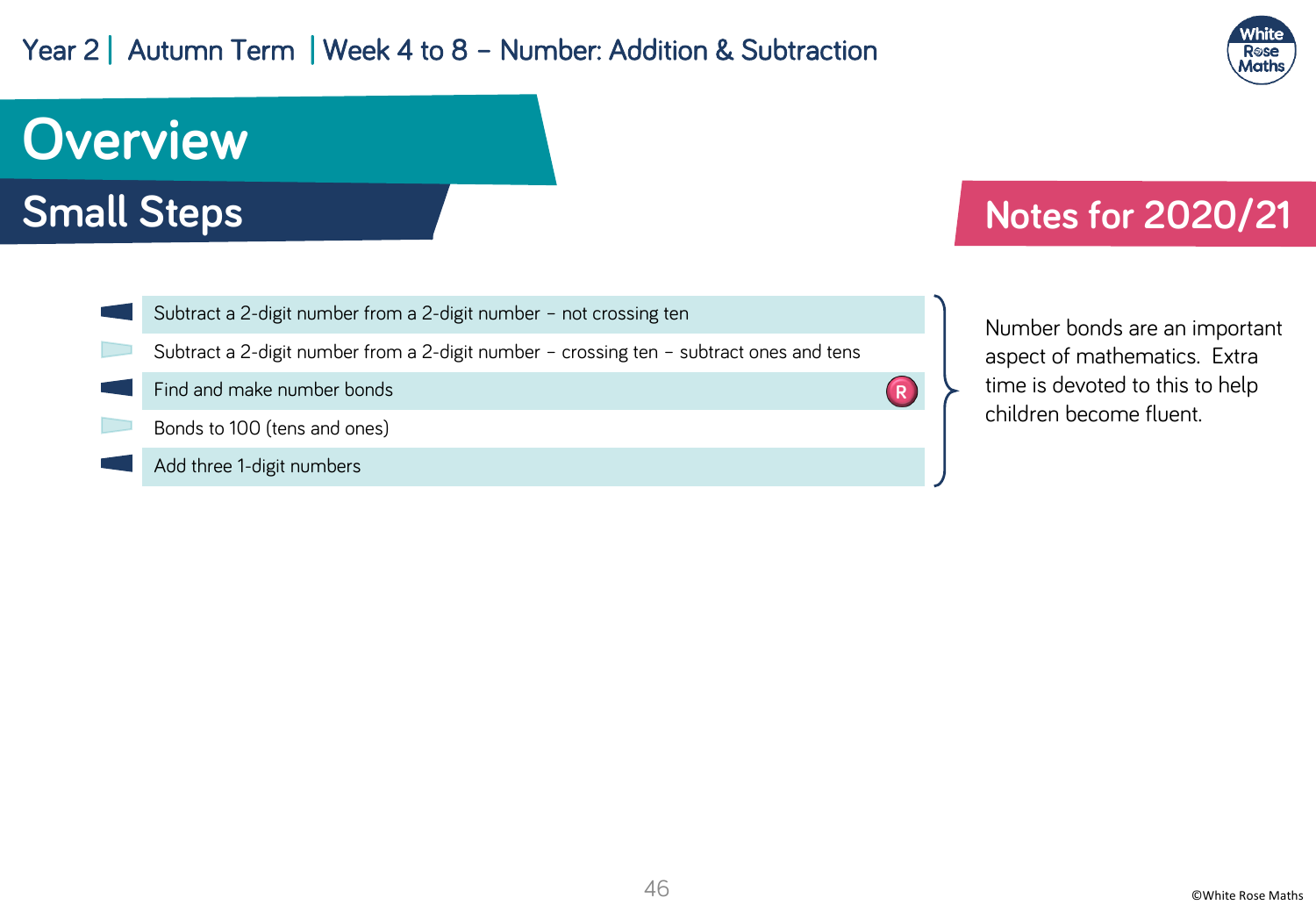#### Year 2 | Autumn Term | Week 9 to 10 - Measurement: Money



## **Overview**

**Small Steps**

| Recognising coins and notes            |  |
|----------------------------------------|--|
| Count money - pence                    |  |
| Count money - pounds (notes and coins) |  |
| Count money - notes and coins          |  |
| Select money                           |  |
| Make the same amount                   |  |
| Compare money                          |  |
| Find the total                         |  |
| Find the difference                    |  |
| Find change                            |  |
| Two-step problems                      |  |

### **Notes for 2020/21**

Children may have missed learning on money in Year 1.

Before starting this block ensure that children are familiar with coins and notes.